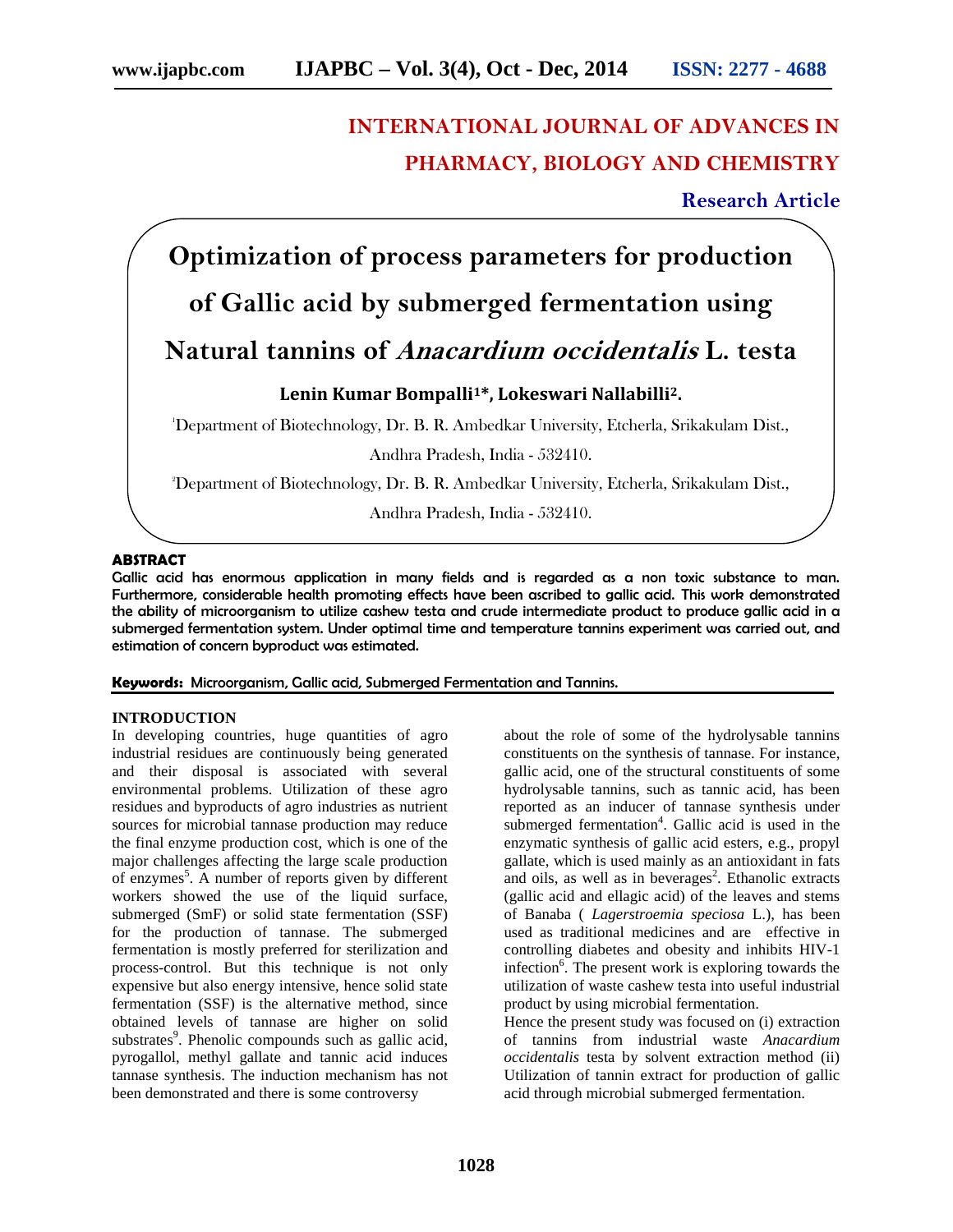#### **MATERIALS AND METHODS Sample Collection:**

#### *Anacardium occidentale* testae were collected from the cashew industries in Palasa, srikakulam district and Visakhapatnam, Visakhapatnam district, Andhra pradesh, India.

#### **Sample Preparation:**

Samples were collected fresh and they were conserved, freeze-drying is the gentlest method of preservation and is recommended instead of freezing and air or oven drying.

#### **Sample handling:**

After collecting the samples, Samples were stored in the absence of heat, and placed in a dark container.

#### **Sample extraction:**

The dried testa of cashew husk was crushed using ball mill to get the particular size below 5mm. 4g of the powder was added to a bottle and extracted by reflux in 50ml 60% methanol for 2 hours. The mixture was filtered, and the filtrate was collected. The extract was then Concentrated to dryness by rotary vaporization at 30ºC under reduced pressure and a light brown powder was obtained.

#### **Submerged Fermentation:**

Obtained extracted powder (sample) was used in submerged fermentation by using modified Czapek's Dox medium.

#### **Composition of modified Czapek's dox medium:** (pH 5.5)

| Glucose                                | $1\%~{\rm w/v}$ |
|----------------------------------------|-----------------|
| Pot. Di hydrogen phosphate $0.5\%$ w/v |                 |
| Pot. Chloride                          | $0.3\%$ w/v     |
| Magnesium sulphate                     | $0.1\%$ w/v     |
| Ferrous sulphate                       | $0.01\%$ w/v    |
| Zinc sulphate                          | $0.1\%$ w/v     |
| Sodium Nitrate                         | $0.1\%$ w/v     |
|                                        |                 |

#### **Effect of time of incubation:**

These experiments were conducted to find out the effect of time of incubation period on production of tannase and gallic acid. After inoculation, the different incubation periods were observed by changing the incubation time between 12 hrs to 84 hrs. The flasks were incubated at 35°C and samples were withdrawn periodically at every  $12 \text{ hrs}^3$ .

#### **Estimation of Total Tannins:**

Tannin estimation was done by following the protein precipitation method for the quantitative determination of tannins as described by Hagerman and  $Butler<sup>1</sup>$ .

#### **Estimation of Gallic acid:**

Spectrophotometic method was used by using methanolic rhodanine for the estimation of gallic acid at 520nm by spectrophotometer (Shimadzu UV-  $1800)^8$ .

### **RESULTS & DISCUSSION**

Capable of moving with high speed industrialization and increasing population in India have contributed to an increased generation of variety of solid waste. Currently in India, about 960 million tones of solid waste is being generated annually as by-products during industrial, mining, municipal, agricultural and other processes. In India more than 40% of solid waste generated annually is from organic and agricultural sources. There is a growing concern for these accumulating wastes as they are either being dumped in landfills, burnt, or left to rot in the open, leading to severe environmental pollution. A sustainable solution would be to utilize these solid wastes as an 'economical' alternative to costly raw materials and produce industrially important products of practical utility<sup>7</sup>. Tannase has now been extensively used in different biochemical industries. The selected bacterium used in this study is able to synthesize high amounts of tannase through fermentation of crude tannin of *A. Occidentale*. Exploitation of these plant extracts could be a source of cheaper substrate for industrial production of microbial tannase.

By studying the parameters time and temperature that enhancing the extract of tannins from testa, we found that the maximum tannins was extracted from solvent extraction method (5.83 mg/ml) in the presence of 60% methonol.

The optimum time period for maximum tannin extraction was 40 min (Table 1). Extraction of tannins has increased with increase in time up to 40 minutes, with further increase in time decreased tannins content.

Temperature 50ºC was optimum for extraction of 5.83mg/ml concentration of tannin with the optimum temperature condition (Table 2). High temperature results less concentrations of tannin and it promotes hydrolysis and unwanted extraction of hemicelluloses and cellulose materials. Obtained tannin extract was used for the production of gallic acid by using microbial fermentation. By using this method  $30.12 \text{mg/ml}$  (Table 3) gallic acid was obtained for 48 hours of fermentation with  $8\%$  substrate hours of fermentation with 8% concentration, 120 rpm agitation speed at room temperature.

The optimum period 48hrs was found for the production of gallic acid (Table 3). Further extension of time, the minimum production of gallic acid concentration was observed at 84hrs incubation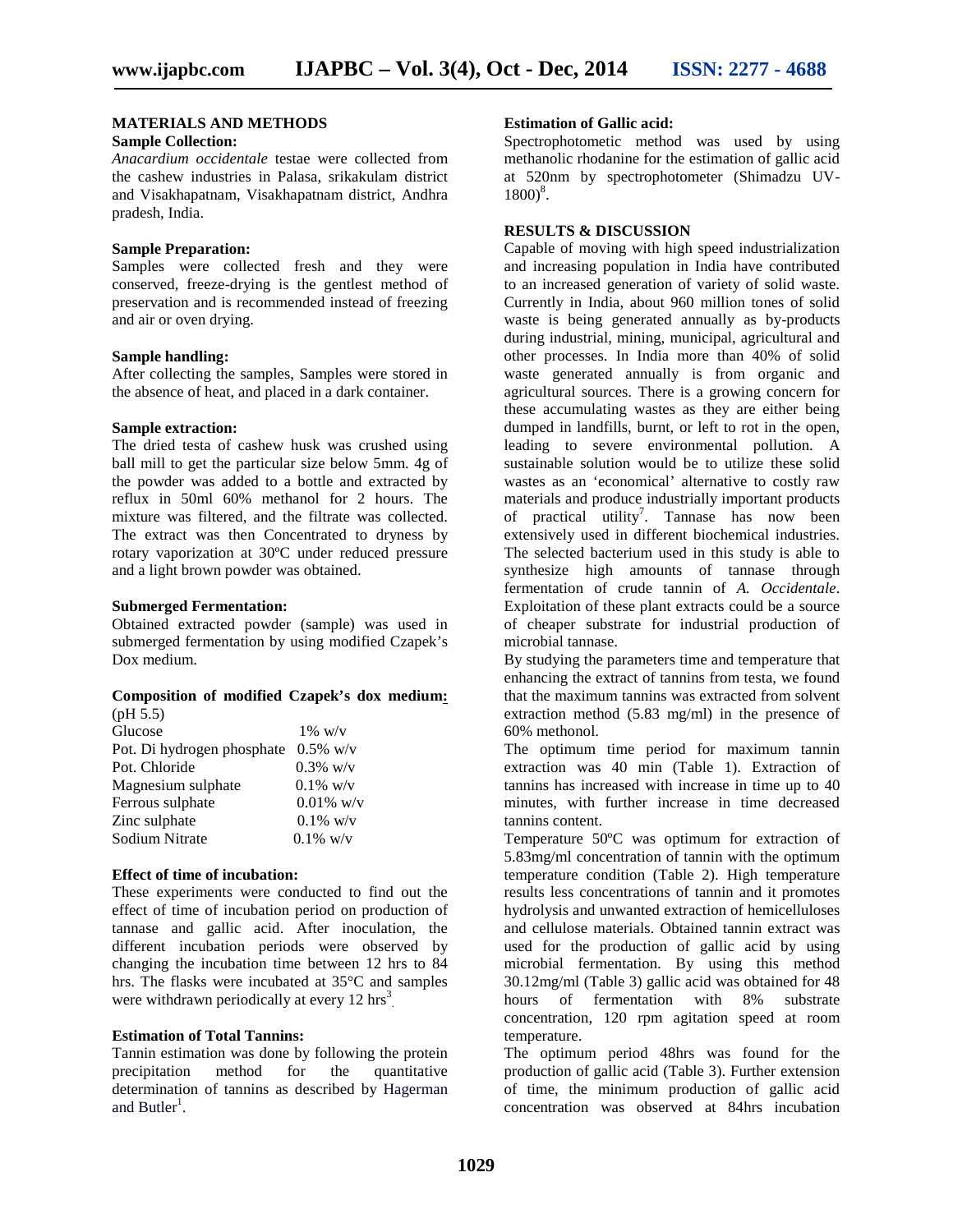(Graph 1). The production of gallic acid has increased with increase in incubation time up to 48hrs, with further increase in the incubation time, decrease production was observed. Decreased yield on prolonged incubation could also be due to inhibition and denaturation of the intermediate product in microbial submerged fermentation system.

Thus this gallic acid production from this waste cashew testa would help the country to produce gallic acid from cheep resources. Plenty of such efficacious raw materials ensured the possibility for exploitation of this microbial fermentation in large-scale production of gallic acid.

| Time period (min.) | Tannin (mg/ml) |
|--------------------|----------------|
| 15                 | 4.79           |
| 20                 | 4.82           |
| 25                 | 4.99           |
| 30                 | 5.14           |
| 35                 | 5.47           |
| 40                 | 5.82           |
| 45                 | 5.65           |
| 50                 | 5.41           |

**Table 1 Optimisation of the time period for the extraction of tannins from cashew testa.**

**Table 2**

| Optimisation of temperature for extraction of tannins from cashew testa. |                |  |
|--------------------------------------------------------------------------|----------------|--|
| Temperature $(^{\circ}C)$                                                | Tannin (mg/ml) |  |
| 30                                                                       | 5.12           |  |
| 35                                                                       | 5.23           |  |
| 40                                                                       | 5.53           |  |
| 45                                                                       | 5.62           |  |
| 50                                                                       | 5.83           |  |
| 55                                                                       | 4.89           |  |

**Table 3 Effect of incubation period on production of gallic acid.**

60 4.61

| ີ                        |
|--------------------------|
| Gallic acid con. (mg/ml) |
| 22.82                    |
| 26.15                    |
| 28.62                    |
| 30.12                    |
| 28.77                    |
| 26.19                    |
| 23.34                    |
|                          |